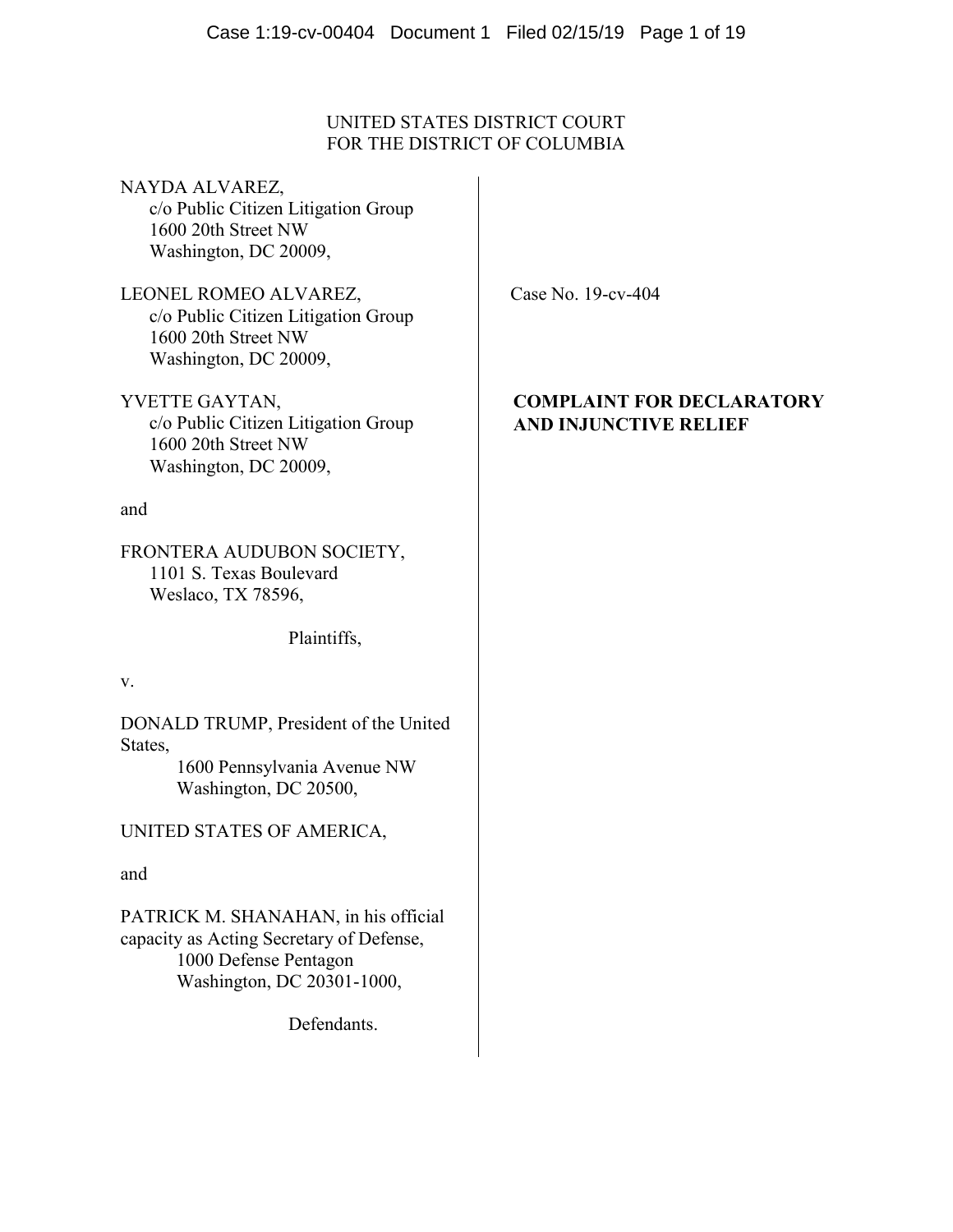#### INTRODUCTION

1. This action seeks declaratory and injunctive relief with respect to President Donald Trump's declaration of a national emergency, issued on February 15, 2019 (the Declaration), the invocation of emergency powers stemming from that declaration, the resulting agency actions taken or directed to be taken in the exercise of those claimed emergency powers, and the expenditure of funds to construct a border wall in the absence of the constitutionally required appropriations and statutory authorization for such expenditures. Rather than responding to an emergency requiring immediate action, the Declaration seeks to address a long-running disagreement between the President and Congress about whether to build a wall along the southwestern border and Congress's refusal to appropriate funds for that purpose. However, under our Constitution, built on the principle of separation of powers, a disagreement between the President and Congress about how to spend money does not constitute an emergency authorizing unilateral executive action. The Declaration and the planned expenditure of Department of Defense funds for construction of the wall exceed President Trump's authority under the National Emergencies Act, other statutes invoked by the President as authority to fund the wall, and the Constitution. The invocation of emergency powers and exercise of those powers, and the diversion of funds to build a wall, are thus contrary to law.

2. Plaintiffs include three landowners in South Texas who were informed that the federal government would seek to build a wall on their properties if money were available in 2019 for construction of a border wall. The construction of a wall pursuant to the Declaration threatens an imminent invasion of their privacy and the quiet enjoyment of their land, both during construction and after. Plaintiffs also include a non-profit environmental organization in Texas,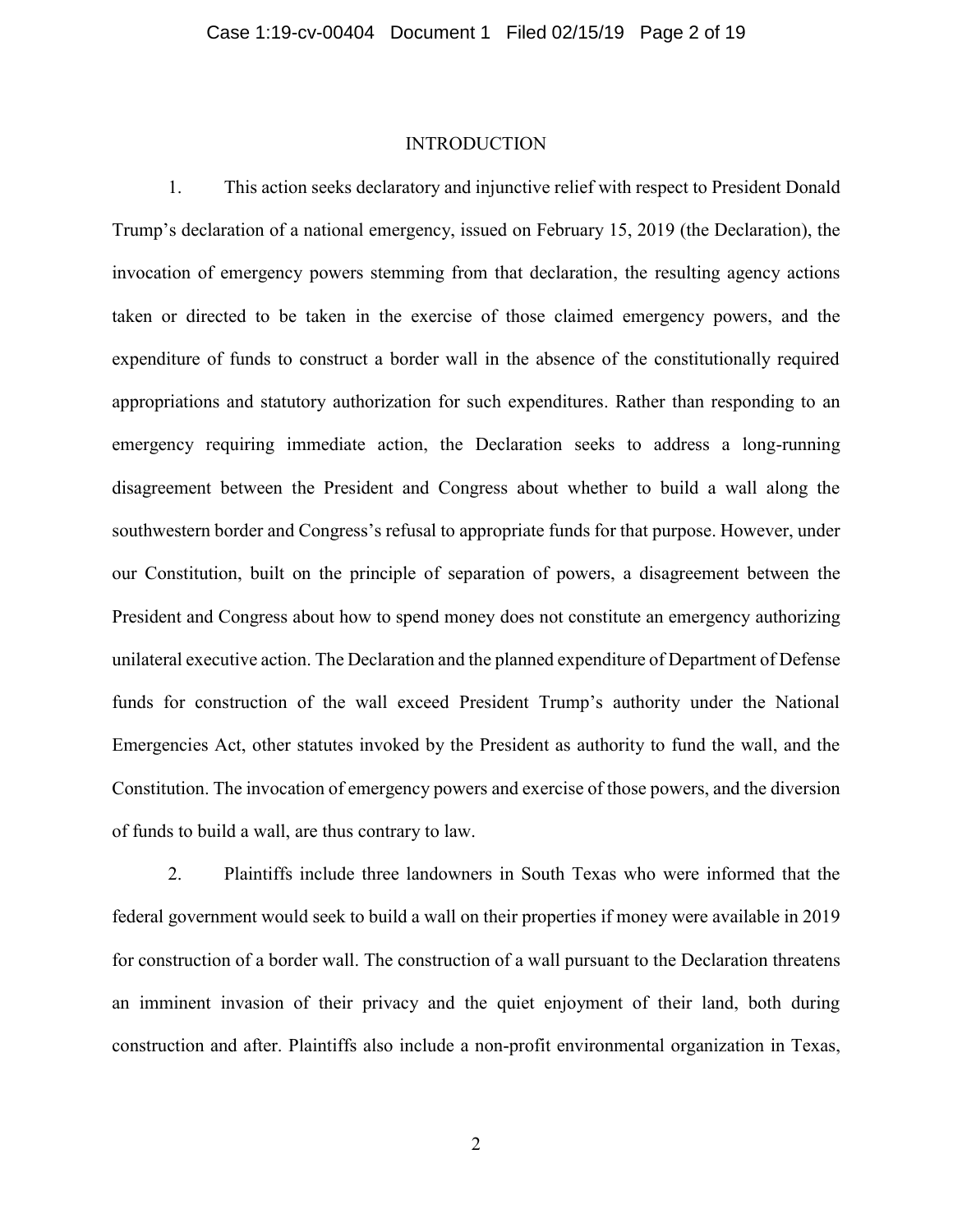#### Case 1:19-cv-00404 Document 1 Filed 02/15/19 Page 3 of 19

whose members' ability to observe wildlife will be impaired by the construction of a border wall and the resulting destruction of critical habitat.

#### JURISDICTION AND VENUE

3. This Court has jurisdiction under 28 U.S.C. § 1331.

4. Venue is proper in this district because defendants include "officer[s] or employee[s] of the United States or any agency thereof acting in [their] official capacity or under color of legal authority, or an agency of the United States, or the United States," at least one defendant resides in this district, and a substantial part of the acts or omissions giving rise to the claim occurred in this judicial district. 28 U.S.C. § 1391(e)(1).

#### PARTIES

5. Plaintiff Nayda Alvarez is a resident of Starr County, Texas. Her home is on an approximately one-acre lot that extends to the Rio Grande River. Her lot is adjacent to an approximately six-acre tract of land bordering the river that has been in her family for at least five generations. The back of her house is about 200 feet from the river. The land closest to the river is unstable and subject to erosion.

6. In September 2018, Ms. Alvarez received a letter from U.S. Customs and Border Protection (CBP) requesting written permission to enter upon her land for survey and site assessment in anticipation of construction of "border security tactical infrastructure, such as border walls, lighting, and roads." In January 2019, Ms. Alvarez received another letter from CBP, stating that CBP anticipated filing a "Declaration of Taking and Complaint in Condemnation" in the U.S. District Court for the Southern District of Texas to gain right of entry upon her land.

7. On information and belief, the proposed border wall will pass through Ms. Alvarez's property and will be built within feet of the back of her house. According to maps of the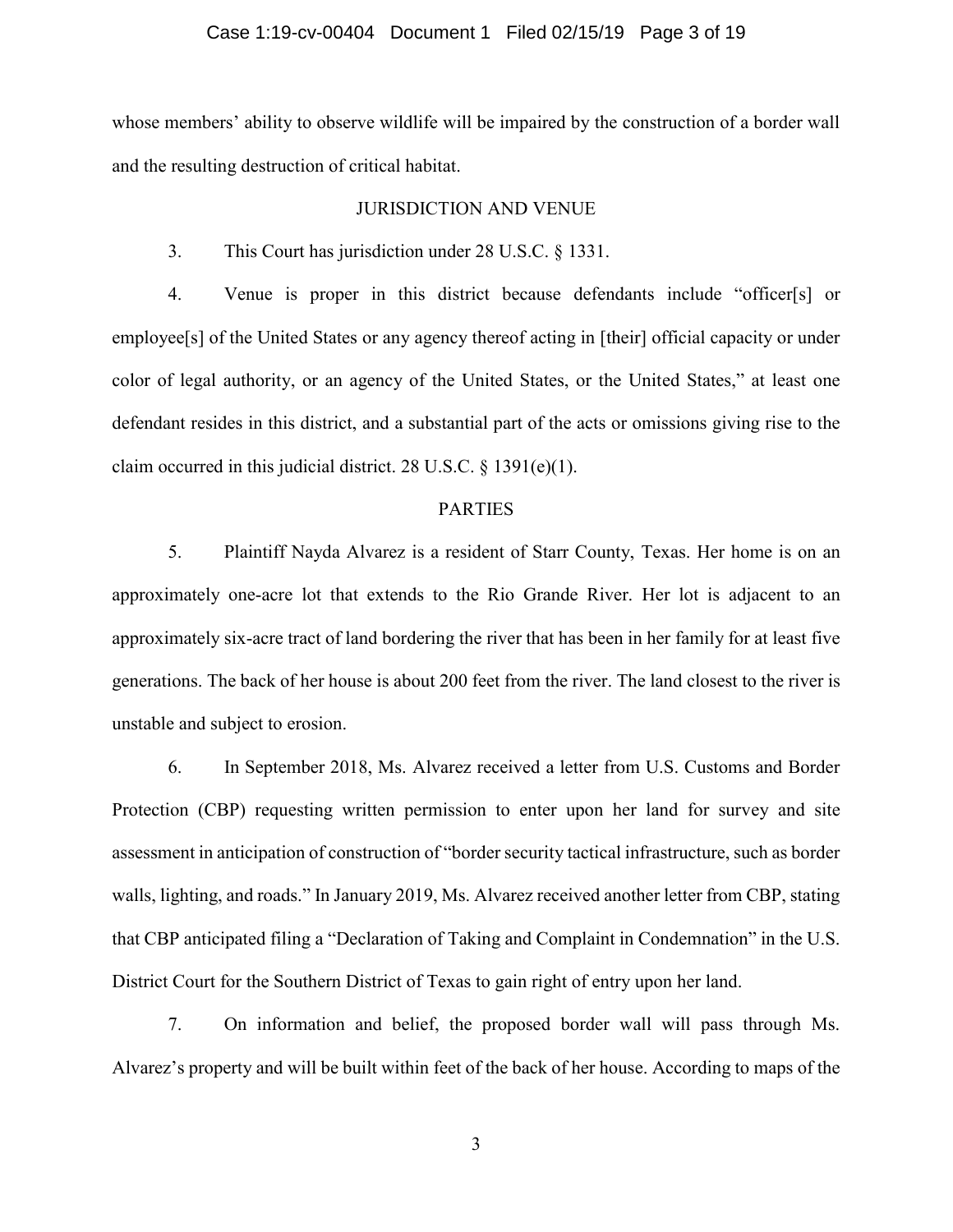#### Case 1:19-cv-00404 Document 1 Filed 02/15/19 Page 4 of 19

proposed construction area, the border wall will be part of an approximately 150-foot wide enforcement zone that will include a 25-foot wide maintenance road. The wall and the enforcement zone will injure Ms. Alvarez in a number of ways. Specifically, she will be cut off from the portion of her property that will be south of the wall, and she will lose the use and enjoyment of almost her entire backyard. The movement of heavy machinery to construct the wall threatens to damage her home. She will suffer an invasion of her privacy and the quiet enjoyment of her land both during construction and after, when the view from her back door will be of a large wall, rather than the river view that she currently enjoys.

8. Plaintiff Leonel Romeo Alvarez is a resident of Starr County, Texas. His home is on an approximately one-acre lot that is adjacent to an approximately six-acre tract of land bordering the Rio Grande River that has been in his family for at least five generations. The sixacre lot was owned by his father, Requerio Alvarez, until his death. Mr. Alvarez is one of multiple heirs with an ownership interest in that property. The land closest to the river is unstable and subject to erosion.

9. In September 2018, Mr. Alvarez received a letter from CBP requesting written permission to enter upon his land for survey and site assessment in anticipation of construction of "border security tactical infrastructure, such as border walls, lighting, and roads." In January 2019, Mr. Alvarez received another letter from CBP, stating that CBP anticipated filing a "Declaration of Taking and Complaint in Condemnation" in the U.S. District Court for the Southern District of Texas to gain right of entry upon his land.

10. On information and belief, the proposed border wall will pass through Mr. Alvarez's property and the six-acre parcel of his family's land adjacent to his lot. According to maps of the proposed construction area, the border wall will be part of an approximately 150-foot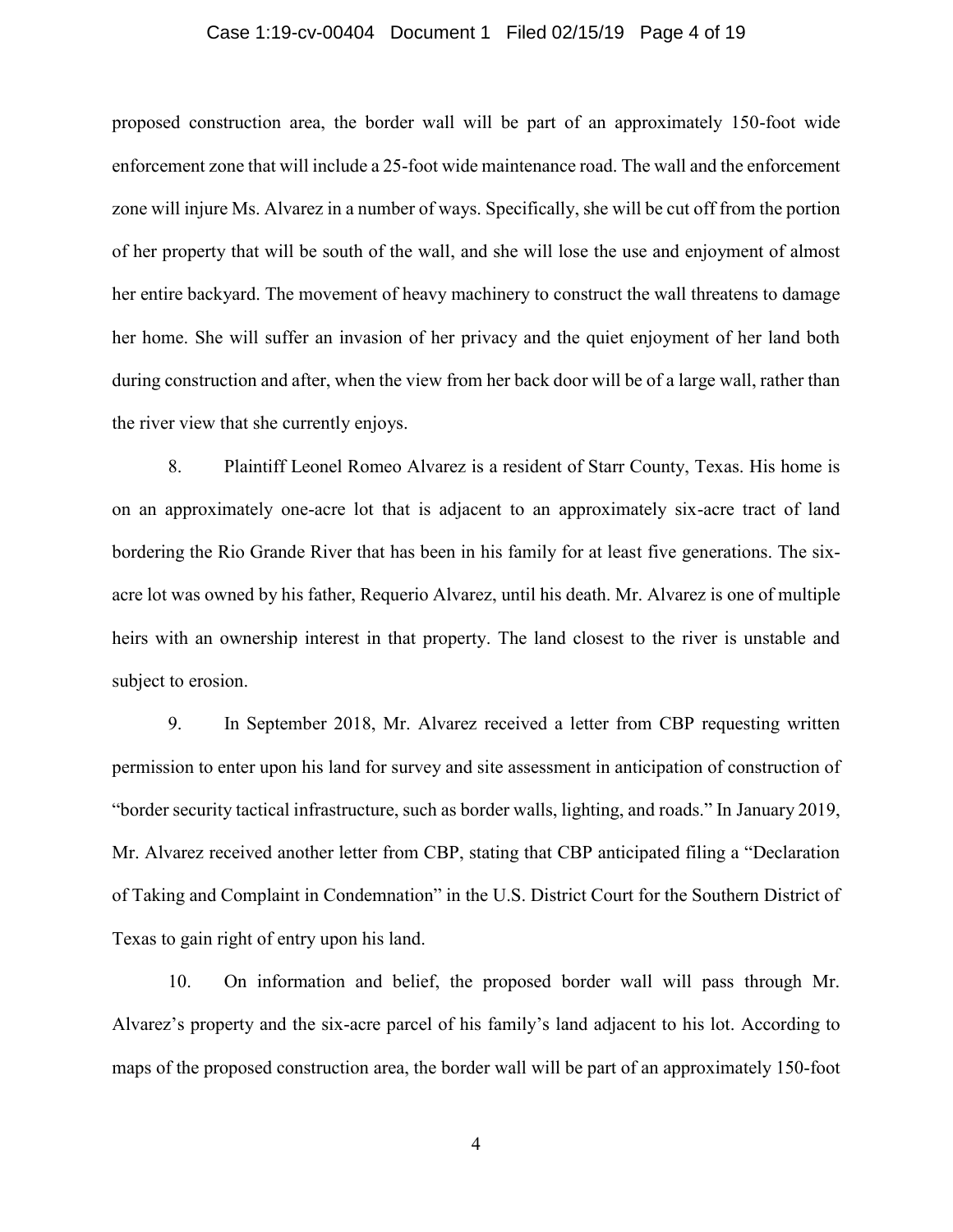#### Case 1:19-cv-00404 Document 1 Filed 02/15/19 Page 5 of 19

wide enforcement zone. The wall and the enforcement zone will impact Mr. Alvarez in a number of ways. Specifically, he will be cut off from his family's property that will be south of the wall and he will lose the use and enjoyment of that land. The movement of heavy machinery to construct the wall threatens to damage his home. He will suffer an invasion of his privacy and the quiet enjoyment of his land both during construction and after.

11. Plaintiff Yvette Gaytan is a resident of Starr County, Texas. Her home is on an approximately one-half-acre lot near the Rio Grande River that she inherited from her father following his death in 2015. The back of her house is about 400 feet from the river, and her lot extends about 50 feet behind her house. The approximately 350-foot strip of land between Ms. Gaytan's property and the river was owned by her grandfather until his death. Ms. Gaytan is one of multiple heirs with an ownership interest in that property. The land behind Ms. Gaytan's house sits on a bluff overlooking the river, and the land closest to the river is unstable and subject to erosion.

12. In September 2018, Ms. Gaytan received letters at her home from CBP. The letters were addressed to Ms. Gaytan's late father and grandfather and requested written permission to enter upon Ms. Gaytan's and her family's land for survey and site assessment in anticipation of construction of "border security tactical infrastructure, such as border walls, lighting, and roads." In January 2019, Ms. Gaytan received another round of letters from CBP, stating that CBP anticipated filing a "Declaration of Taking and Complaint in Condemnation" in the U.S. District Court for the Southern District of Texas to gain right of entry upon her and her family's land.

13. On information and belief, the proposed border wall will pass through Ms. Gaytan's property or her family's property immediately south of her lot. According to maps of the proposed construction area, the border wall will be part of an approximately 150 foot wide enforcement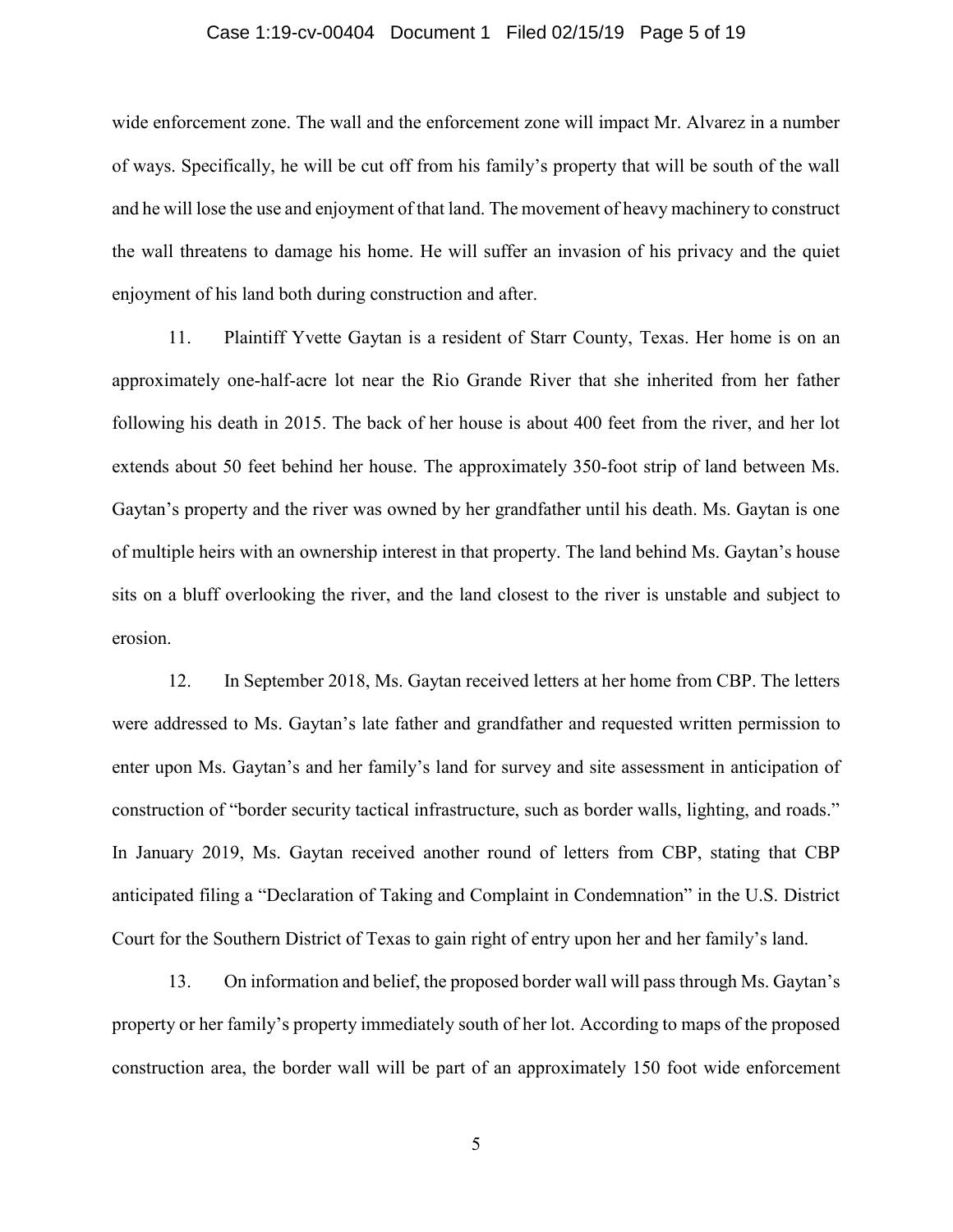#### Case 1:19-cv-00404 Document 1 Filed 02/15/19 Page 6 of 19

zone. Regardless of which parcel will contain the border wall and the enforcement zone, it will impact Ms. Gaytan. Specifically, she will be cut off from the portion of her property that will be south of the wall. The movement of heavy machinery to construct the wall threatens to damage her home. She will suffer an invasion of her privacy and the quiet enjoyment of her land both during construction and after, when the view from her back door will be of a large wall, rather than the river view that she currently enjoys.

14. Plaintiff Frontera Audubon Society is a nonprofit, membership organization founded in 1975. Frontera Audubon is headquartered on a 15-acre nature preserve in the City of Weslaco, Texas, in the Rio Grande Valley. Frontera Audubon is dedicated to preserving wildlife and the native habitat of the Rio Grande Valley.

15. The Rio Grande Valley is one of the most biologically diverse regions in North America. It provides over three-quarters of America's bird species with migratory, nesting, and feeding habitat. It is home to many tropical bird species found nowhere else in the United States, and is a major bird migration corridor that includes the convergence of two major flyways.

16. Many of Frontera Audubon's members are avid birdwatchers and nature enthusiasts. Beginning in 1980, Frontera Audubon began advocating for the creation of a wildlife corridor along the last 250 miles of the Rio Grande River. Wildlife corridors are tracts of land or habitat that are linked and allow wildlife to travel from one location to another to find food, shelter, a mate and a place to raise their young. A wildlife corridor is particularly critical in the Rio Grande Valley, where approximately 95 percent of the native habitat has been cleared for agriculture or development.

17. Assisted by the efforts of Frontera Audubon and others, the Lower Rio Grande Valley National Wildlife Refuge has been painstakingly created to provide a wildlife corridor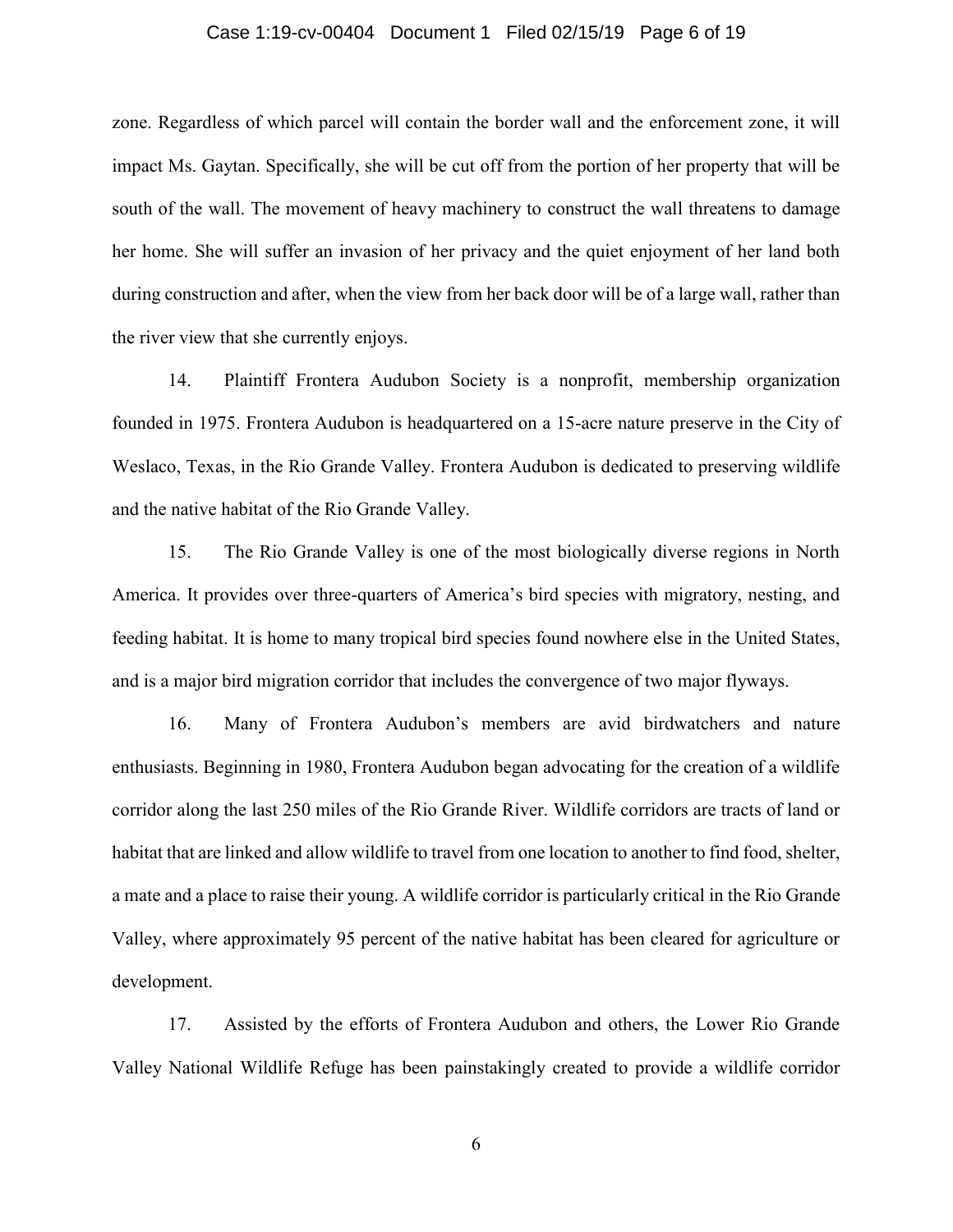#### Case 1:19-cv-00404 Document 1 Filed 02/15/19 Page 7 of 19

along the Rio Grande River. The tracts of land that make up the wildlife corridor are slowly being connected and restored for the benefit of wildlife. The tracts include land managed by private landowners, nonprofit organizations, the State of Texas, and two other National Wildlife Refuges, Laguna Atascosa and Santa Ana.

18. Frontera Audubon's members regularly visit the various tracts that make up the wildlife corridor, including those along the Rio Grande River, to view birds and other wildlife. If the proposed border wall and accompanying 150 foot enforcement zone are constructed, Frontera Audubon members will be cut off from access to many of these areas because they will be south of the wall. Further, construction of the border wall and accompanying enforcement zone will require the destruction of a significant portion of the small amount of remaining habitat along the river. Many of the birds and other wildlife that inhabit the wildlife corridor are dependent on access to brush that is in close proximity to water. Construction of the border wall will trap wildlife on one side of the wall or the other, and will allow no escape route for terrestrial wildlife when the Rio Grande is in flood conditions, which happens approximately every 10 years. The sliver of wildlife-sustaining brush and forest along the river will be significantly impacted by further border wall construction and its associated clearing, lighting, and traffic. The ability of Frontera Audubon's members to birdwatch and experience nature along the river will be severely curtailed.

19. Defendant Donald J. Trump is the President of the United States and issued the Declaration of National Emergency challenged in this complaint. Plaintiffs sue President Trump in his official capacity.

20. Defendant Patrick M. Shanahan is the Acting Secretary Defense and is sued in his official capacity. He is the highest ranking official at the U.S. Department of Defense, and is charged with the supervision and management of the decisions and actions of that agency.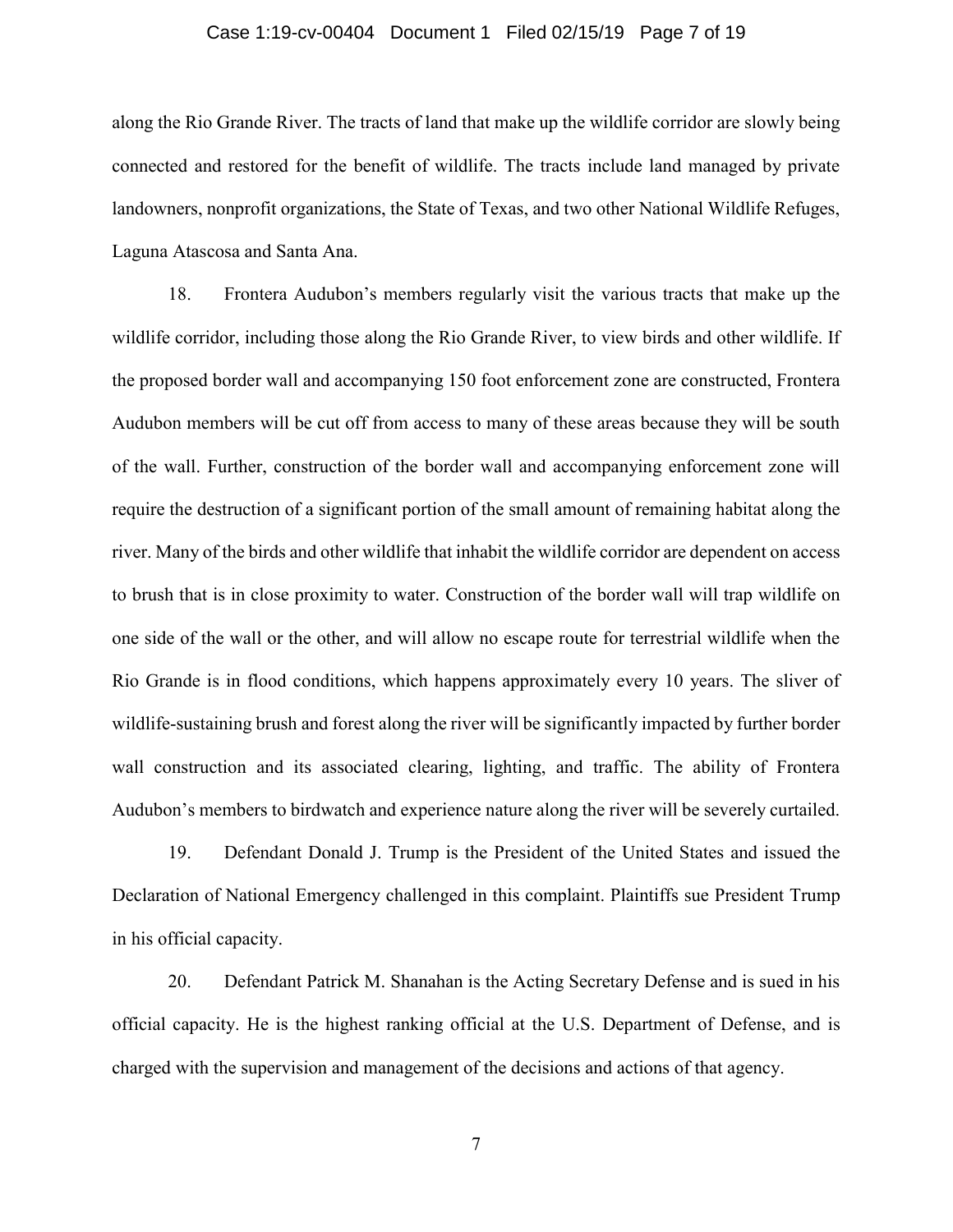#### BACKGROUND

21. During the 2015–2016 presidential campaign, candidate Donald Trump inspired attendees at his campaign rallies to chant "Build that wall." Although the border with Mexico is approximately 2,000 miles long, he stated that the wall along that border would be 1,000 miles long.

22. Candidate Trump repeatedly stated during his campaign that Mexico would pay for the border wall he described.

23. On becoming President, Donald Trump learned that he could not force either Mexico or the United States Congress to pay for a 1,000-mile border wall. President Trump nonetheless has continued to insist that he will build the wall.

24. In 2017, Congress appropriated \$1.6 billion for new and replacement fencing along the border, but not for the wall prototypes requested by the President.

25. In 2018, the President asked Congress to appropriate \$5.7 billion for construction of 234 miles of steel border wall. Congress did not pass appropriations bills including those requested funds.

26. On December 21, 2018, the President allowed portions of the federal government to shut down, rather than approve an appropriations bill that did not include the funding he requested for a border wall.

27. On February 14, 2019, Congress passed an appropriations bill that provides \$1.375 billion for 55 miles of new fence along the border in Texas. Despite the President's repeated requests for \$5.7 billion for 234 miles of steel wall, and despite the President's earlier decision allowing the government to shut down because Congress declined to appropriate money for that wall, Congress again appropriated no money for a steel wall.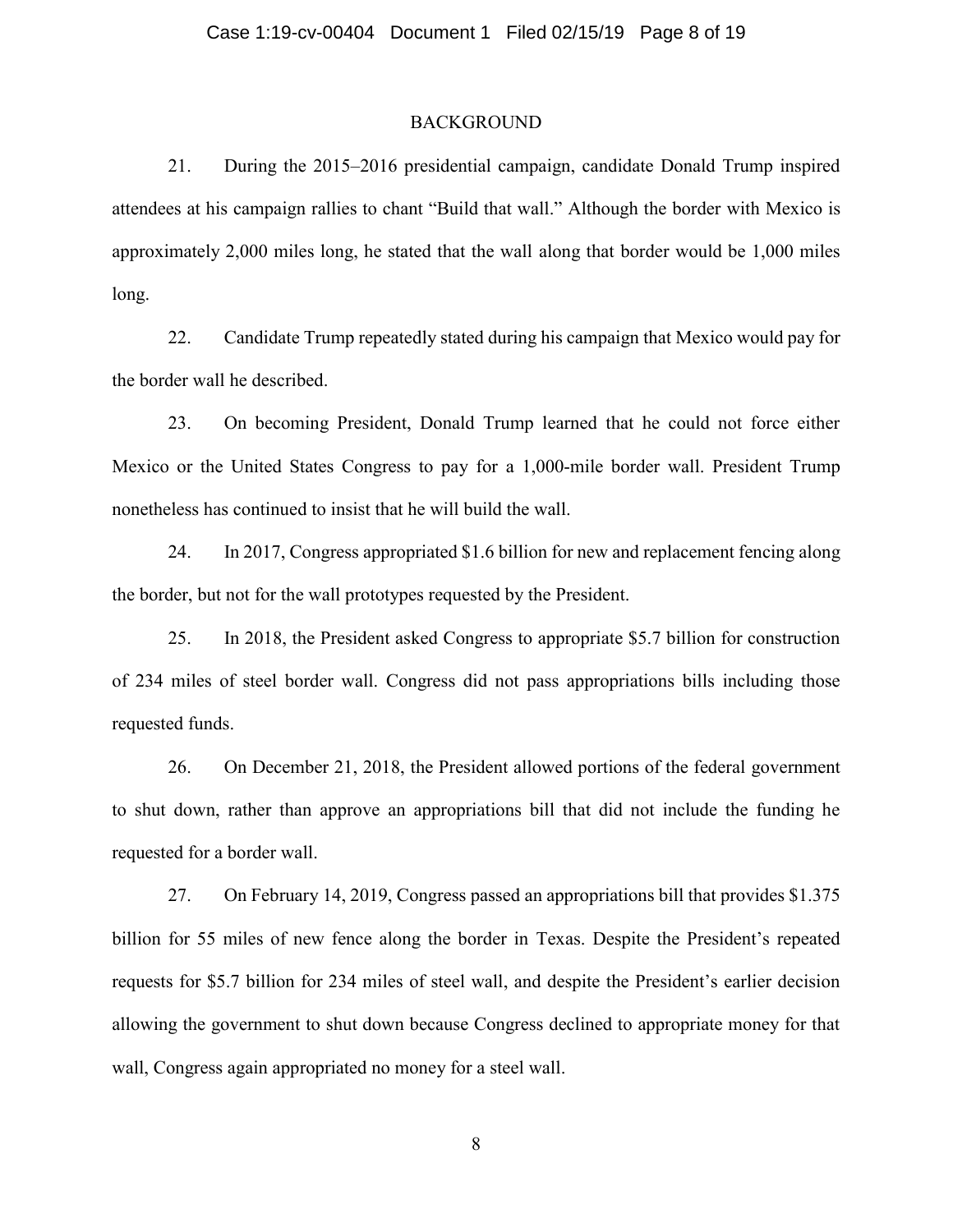#### Case 1:19-cv-00404 Document 1 Filed 02/15/19 Page 9 of 19

#### Declaration of a National Emergency and Invocation of Statutory Authority

28. On February 15, 2019, the President signed the appropriations bill into law. That same day, he signed a proclamation declaring a national emergency under the National Emergencies Act (NEA).

29. The NEA provides: "With respect to Acts of Congress authorizing the exercise, during the period of a national emergency, of any special or extraordinary power, the President is authorized to declare such national emergency." 50 U.S.C. § 1621.

30. The NEA authorizes the president to access "special or extraordinary power" conferred by Congress for use during a national emergency only when a national emergency exists.

31. In answering a press question about the Declaration, the President conceded that the situation at the southern border does not require a declaration of national emergency. He stated: "I could do the wall over a longer period of time. I didn't need to do this, but I'd rather do it much faster."<sup>1</sup>

32. The Declaration invokes authority provided under 10 U.S.C. § 2808, which authorizes the Secretary of Defense, in the event that the President declares a national emergency under the NEA, to undertake military construction projects not otherwise authorized by law, using funds appropriated for military construction and that have not been otherwise obligated.

33. Not only is the necessary predicate for invocation of section 2808—a lawful declaration of a national emergency—absent here, but the specific requirements of section 2808 are also not satisfied: The planned border wall is not a "military construction project" that is "necessary to support  $\ldots$  use of the armed forces." 10 U.S.C. § 2808(a).

<sup>1</sup> https://www.axios.com/trump-national-emergency-didnt-need-to-do-this-66a1dd89-69 95-4be8-a215-058a12ada689.html.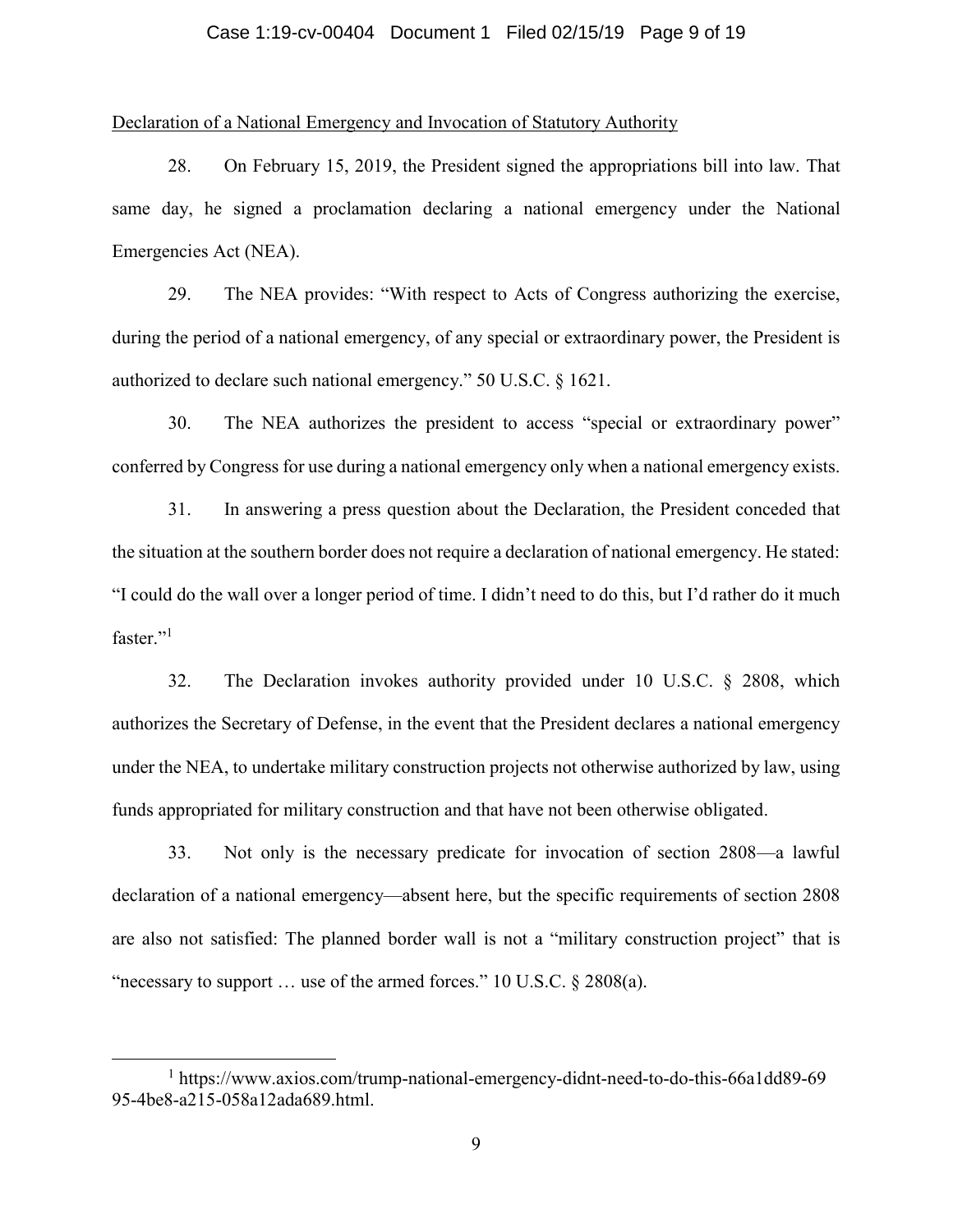#### Case 1:19-cv-00404 Document 1 Filed 02/15/19 Page 10 of 19

34. A White House fact sheet issued on February 15, 2019, stated that, in addition to invoking section 2808, the President would direct, under 10 U.S.C. § 284, that as much as \$2.5 billion appropriated to the Department of Defense be transferred to provide funding for the wall.

35. Section 284(b) authorizes allocation of funds appropriated to the Department of Defense to support counterdrug activities of other agencies, on notification of relevant congressional committees. In particular, section 284(b)(7) allows the Secretary of the Department to authorize funding of antidrug agencies' "[c]onstruction of roads and fences and installation of lighting to block drug smuggling corridors across international boundaries of the United States."

36. The authorization to transfer funds to construct fencing to block drug smuggling does not authorize use of transferred funds for the construction of the planned border wall.

# Immigration across the Southern Border

 $\overline{a}$ 

37. No national emergency exists with respect to immigration across the southern border of the United States.

38. Migration through the southern border is not sudden or unforeseen.

39. Significant immigration across the border dates back more than 100 years, and the current rate is lower than the average over the past decade.

40. Combining several methods of estimating unlawful border crossings, the Department of Homeland Security (DHS) calculated a "91 percent decline" in such crossings over the period 2000 to 2016: "1.8 million aliens successfully crossed the border in 2000, versus 170,000 in 2016." DHS Office of Immigration Statistics, Efforts by DHS to Estimate Southwest Border Security between Ports of Entry 17 (Sept. 2017) ("DHS 2017 Estimate").<sup>2</sup>

<sup>&</sup>lt;sup>2</sup> https://www.dhs.gov/sites/default/files/publications/17\_0914\_estimates-of-border-secu rity.pdf.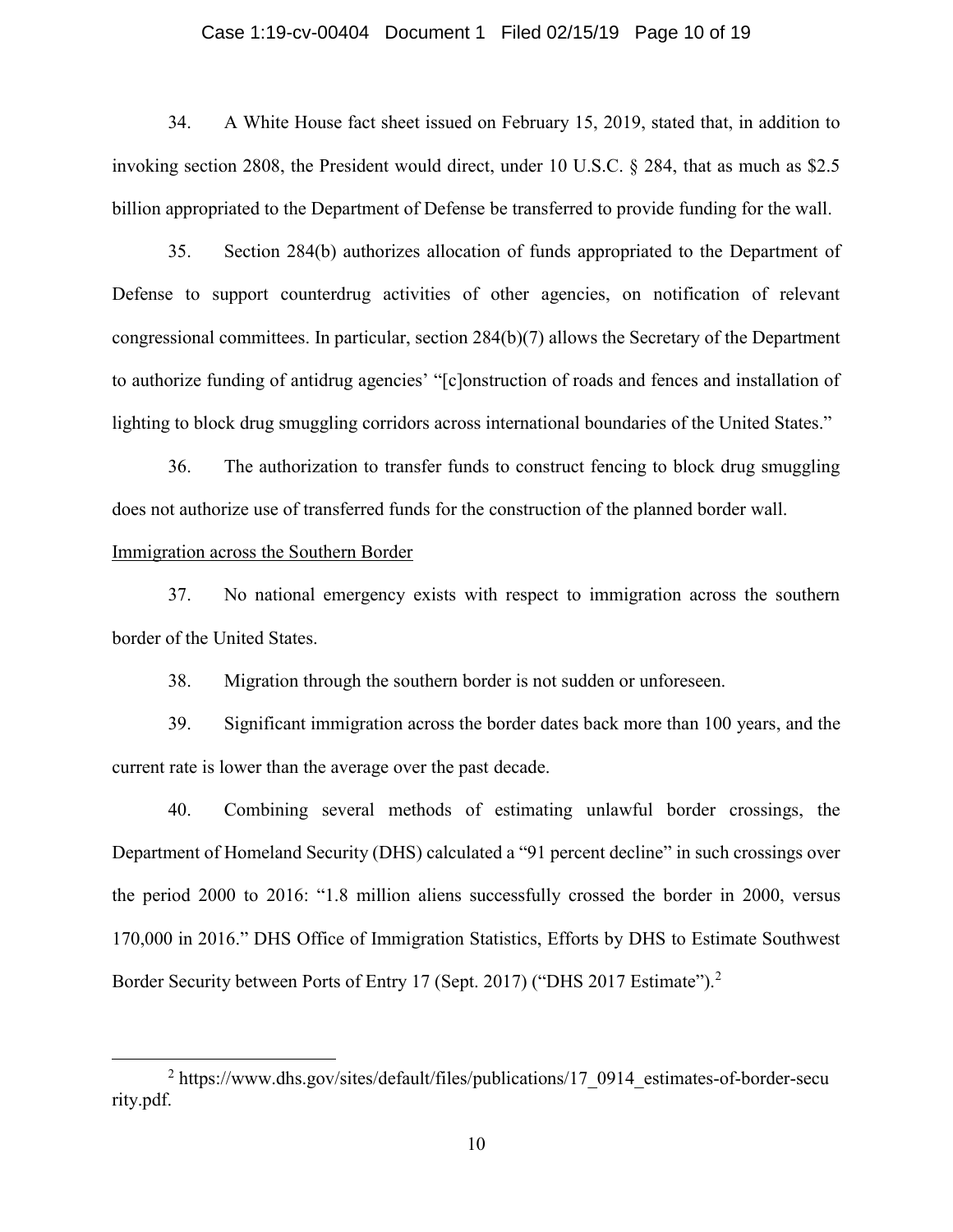#### Case 1:19-cv-00404 Document 1 Filed 02/15/19 Page 11 of 19

41. CBP reported a 76 percent decline in the number of apprehensions (which is one measure of illegal border crossings) between the peak in 2000 and 2018. *Compare* CBP, *Southwest Border Migration FY2019*, <sup>3</sup> *with* U.S. Border Patrol, *Southwest Border Sectors: Total Illegal Alien Apprehensions by Fiscal Year*. 4

42. According to CBP, 396,579 persons were arrested for attempting to cross illegally along the southwest border in the year ending October 1, 2018, as compared to an average of 400,571 per year over the previous decade, and an average of 413,377 apprehensions per year during President Obama's administration. See CBP, Southwest Border Migration FY2019<sup>5</sup>; CBP, Southwest Border Sectors.<sup>6</sup>

43. Although the number of arrests of people for attempting to illegally cross the border was higher in 2018 than in 2017, it is lower than the number of border arrests in 2016, 2014, and 2013. *See* CBP, Southwest Border Sectors. And the number in 2017 was the lowest since 1971. *Id.* 

44. DHS has explained that "deterrence essentially is just as important as apprehensions in preventing illegal" immigration, and that deterrence rates—measured based on the number of deportees who express an intention to return to the United States within 7–90 days—have been high and stable for several years. DHS 2017 Estimate at 11.

45. According to DHS estimates, the growth of the population of immigrants illegally in this country has slowed considerably. The population increased by 470,000 per year from 2000

<sup>3</sup> https://www.cbp.gov/newsroom/stats/sw-border-migration.

<sup>4</sup> https://www.cbp.gov/sites/default/files/assets/documents/2017-Dec/BP%20Southwest %20Border%20Sector%20Apps%20FY1960%20-%20FY2017.pdf.

<sup>5</sup> https://www.cbp.gov/newsroom/stats/sw-border-migration.

<sup>&</sup>lt;sup>6</sup> https://www.cbp.gov/sites/default/files/assets/documents/2017-Dec/BP%20Southwest% 20Border%20Sector%20Apps%20FY1960%20-%20FY2017.pdf.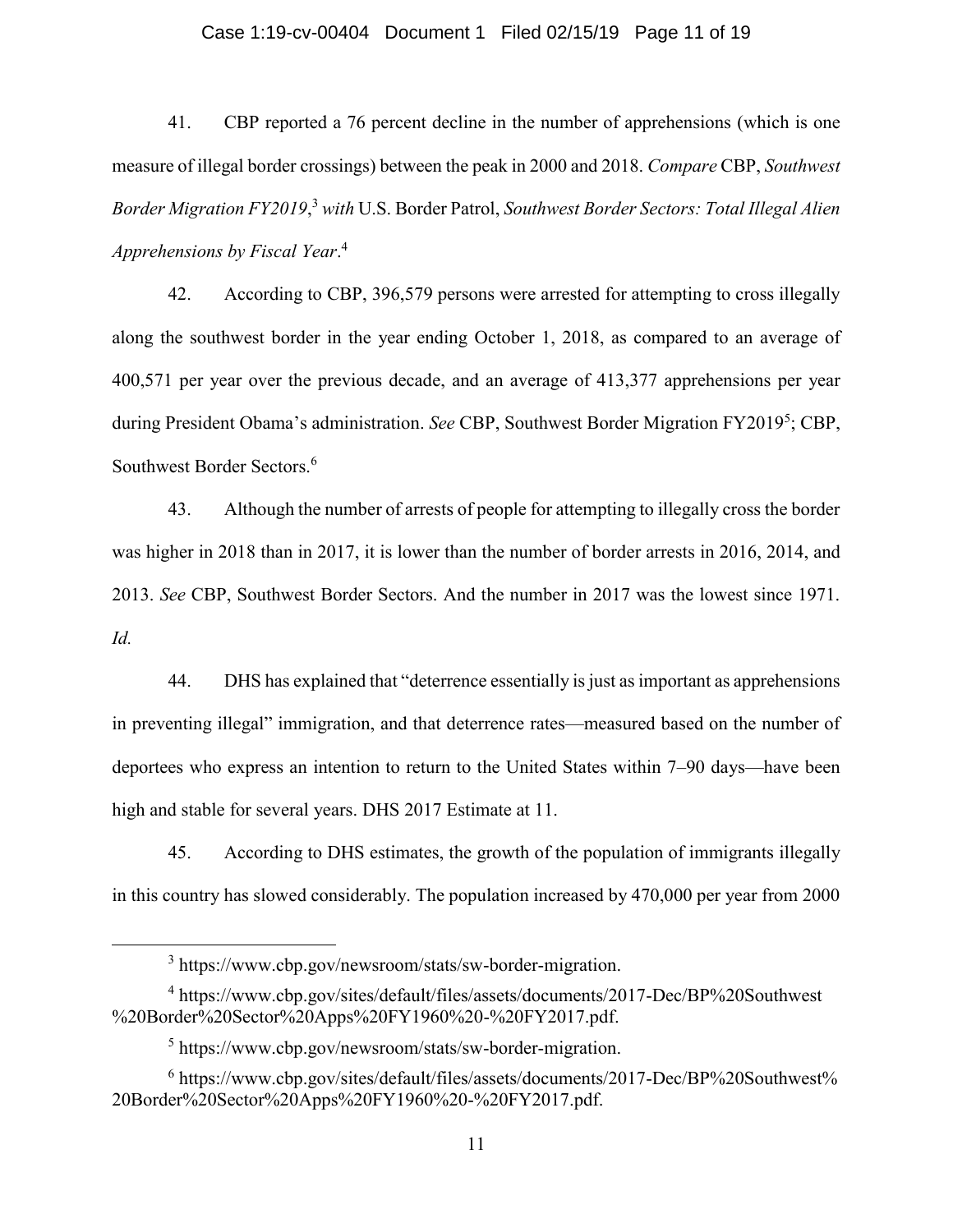#### Case 1:19-cv-00404 Document 1 Filed 02/15/19 Page 12 of 19

to 2007, but only by 70,000 per year from 2010 to 2015. DHS, *Population Estimates: Illegal Alien Population Residing in the United States: January 2015*, at 3, 12 (Dec. 2018).<sup>7</sup> Moreover, the vast majority of people living in the country illegally have been here for 10 years or more. According to DHS, in 2015, nearly 80 percent of such individuals had lived in the U.S. for more than a decade, and only six percent had lived in the U.S. for fewer than five years. *Id.* at 4. In addition, a 2017 report found that "[n]early twice as many left the undocumented population from Mexico than arrived in the 2008 to 2015 period—1.7 million left the population and 900,000 arrived." Robert Warren, *Zero Undocumented Population Growth Is Here to Stay and Immigration Reform Would Preserve and Extend These Gains*, 5 J. Migr. & Human Soc'y 491, 492 (2017). 8

46. Undocumented immigrants are arrested for and convicted of crimes at significantly lower rates than native-born Americans. *See, e.g.*, Alex Nowrasteh, *Criminal Immigrants in Texas: Illegal Immigrant Conviction and Arrest Rates for Homicide, Sex Crimes, Larceny, and Other Crimes*, Cato Institute (Feb. 26, 2018). 9

47. The President's assertions that immigration poses a threat have rested in part on claims that criminals are crossing the southern border.<sup>10</sup> However, "[a]s a percentage of their respective populations, there were 50 percent fewer criminal convictions of illegal immigrants than of native-born Americans in Texas in 2015." Alex Nowrasteh, *supra.* "The criminal conviction rate for legal immigrants was about 85 percent below the native-born rate." *Id*.

<sup>7</sup> https://www.dhs.gov/sites/default/files/publications/18\_1214\_PLCY\_pops-est-report. pdf.

<sup>8</sup> https://journals.sagepub.com/doi/pdf/10.1177/233150241700500214.

<sup>&</sup>lt;sup>9</sup> [https://www.cato.org/publications/immigration-research-policy-brief/criminal-immig](https://www.cato.org/publications/immigration-research-policy-brief/criminal-immigârants-texas-illegal-immigrant) [rants-texas-illegal-immigrant.](https://www.cato.org/publications/immigration-research-policy-brief/criminal-immigârants-texas-illegal-immigrant)

<sup>&</sup>lt;sup>10</sup> Donald J. Trump, Official Tweet, January 5, 2019 (accessed Feb. 4, 2019), available at [https://twitter.com/realdonaldtrump/status/1081570073867927557.](https://twitter.com/realdonaldtrump/status/1081570073867927557?lang=en)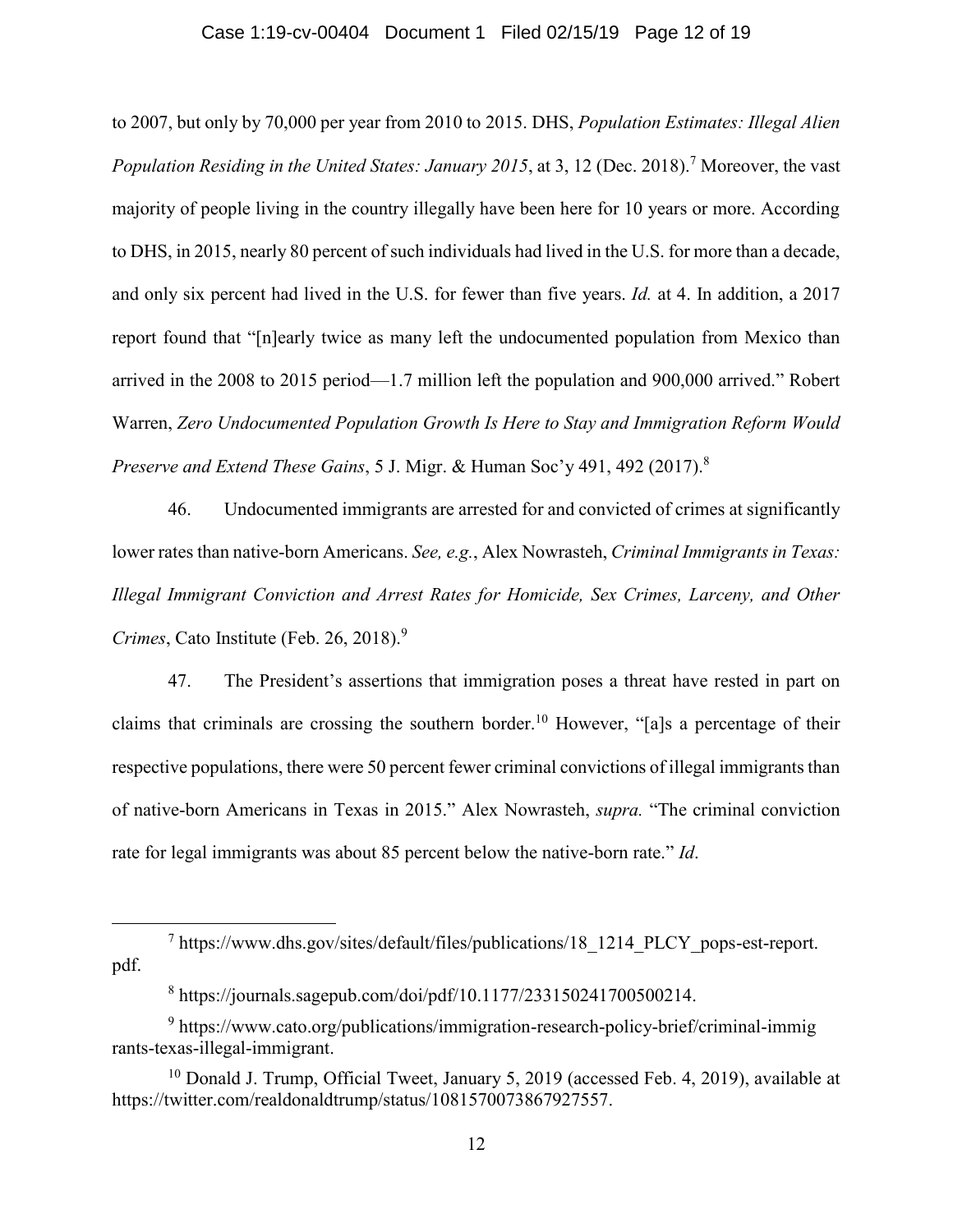#### Case 1:19-cv-00404 Document 1 Filed 02/15/19 Page 13 of 19

48. States with larger shares of undocumented immigrants tended to have lower crime rates than states with smaller shares in the years 1990 through 2014. "Increases in the undocumented immigrant population within states are associated with significant decreases in the prevalence of violence." Michael Light, *Does Undocumented Immigration Increase Violent Crime?*, 56 J. of Criminology 370 (May 2018).

49. Although about 17,000 adults encountered by border security officials in fiscal year 2018 had at least one past criminal conviction at the time of their apprehension (down from 19,000 in 2017, and 27,000 in 2016),<sup>11</sup> data from CBP reveals that, in 2018, about 60 percent of those individuals were apprehended at lawful ports of entry—not between them. <sup>12</sup> Of the remaining 6,000 or so individuals, nearly half of their criminal convictions were for unlawfully crossing the border in the past. 13

50. The Department of State reported in 2017 that there is "no credible information that any member of a terrorist group has traveled through Mexico to gain access to the United States."<sup>14</sup> Consistent with that statement, one study, canvassing all terror attacks on U.S. soil between 1975 and 2015, found that the chance of being murdered in the United States by a terrorist attack committed by an undocumented immigrant is 1 in 10.9 billion. *See* Alex Nowrasteh, *Terrorism and Immigration*, Cato Institute, at 5 (Sept. 13, 2016). 15

<sup>11</sup> *See* <https://www.cbp.gov/newsroom/stats/cbp-enforcement-statistics> (data through August 31, 2018).

<sup>12</sup> *See* [https://www.cbp.gov/newsroom/stats/cbp-enforcement-statistics.](https://www.cbp.gov/newsroom/stats/cbp-enforcement-statistics)

<sup>13</sup> *See* [https://www.cbp.gov/newsroom/stats/cbp-enforcement-statistics/criminal-alien](https://www.cbp.gov/newsroom/stats/cbp-enforcement-statistics/criminal-alien-statistics)[statistics](https://www.cbp.gov/newsroom/stats/cbp-enforcement-statistics/criminal-alien-statistics) (reporting that 3,637 of the 7,820 past convictions—about 46.5%—were for illegal reentry).

<sup>&</sup>lt;sup>14</sup> U.S. Dep't of State, Bureau of Counterterrorism, Country Reports on Terrorism 2016, at 290 (July 2017), [https://www.state.gov/documents/organization/272488.pdf.](https://www.state.gov/documents/organization/272488.pdf)

<sup>&</sup>lt;sup>15</sup> https://object.cato.org/sites/cato.org/files/pubs/pdf/pa798 2.pdf.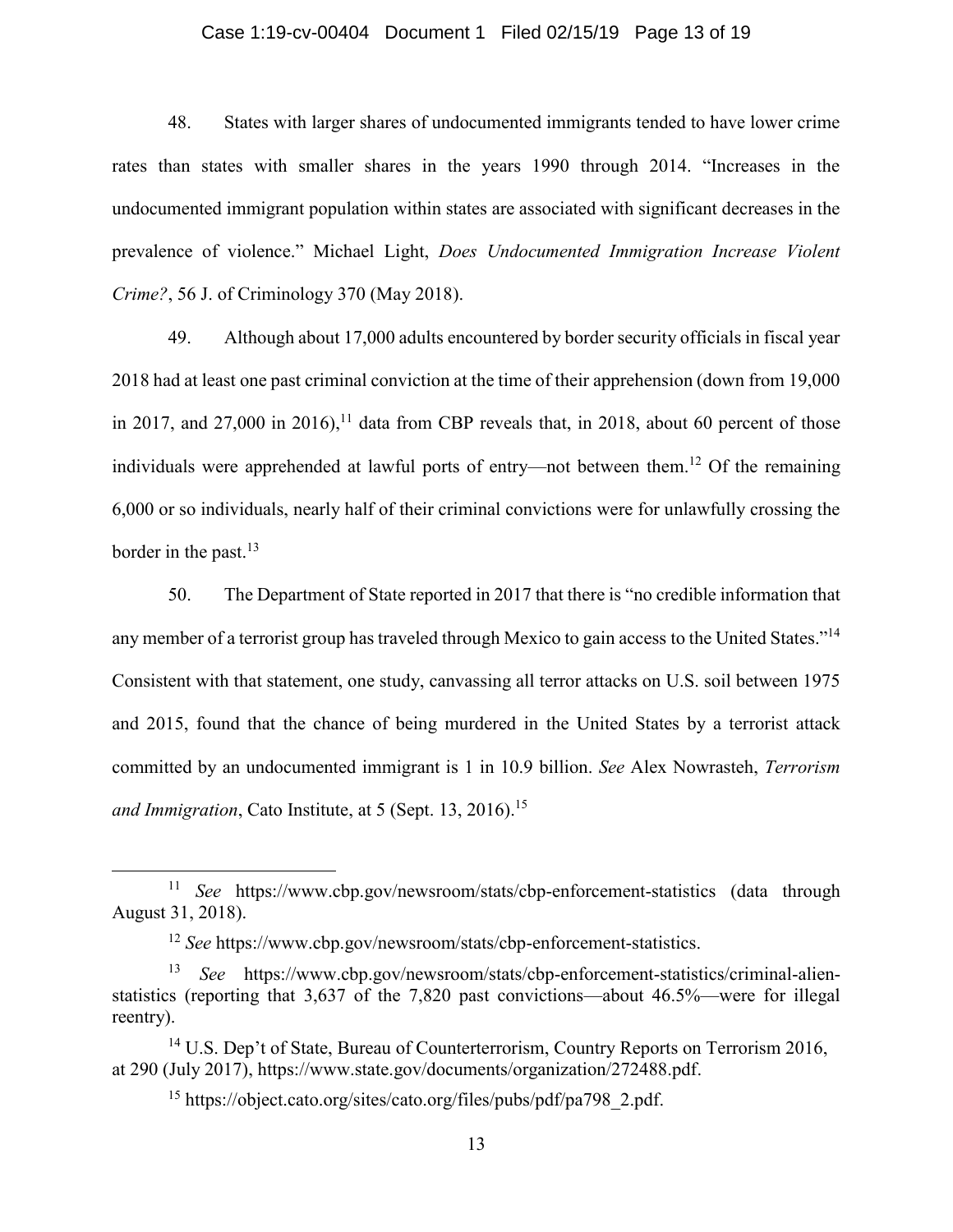#### Case 1:19-cv-00404 Document 1 Filed 02/15/19 Page 14 of 19

51. According to a 2018 report by the Drug Enforcement Administration, most heroin smuggled into the country is brought in vehicles through "legal ports of entry, followed by tractortrailers, where the heroin is co-mingled with legal goods." DEA, *2018 National Drug Threat Assessment*, 19 (Oct. 2018).<sup>16</sup>

52. The foregoing facts concerning immigration across the southern border render the President's Declaration that the absence of a wall in the areas where construction is planned is an "emergency" within the meaning of 50 U.S.C. § 1621 legally untenable and an impermissible basis for seeking to obligate funds that Congress has refused to appropriate for a border wall.

# FIRST CAUSE OF ACTION

(Non-statutory review of ultra vires action; violation of separation of powers)

53. Plaintiffs have a non-statutory right of action to enjoin and declare unlawful official action that is ultra vires.

54. Article I, Section 1 of the Constitution assigns the role of making laws to Congress, and Article I, Section 9 specifies that "[n]o Money shall be drawn from the Treasury, but in Consequence of Appropriations made by Law."

55. Federal legislation, including laws appropriating money, must be passed by both chambers of Congress before it may be presented to the President and, if signed, become law. U.S. Const., art. I.

56. In 2017 and 2018, Congress declined to appropriate money for a border wall.

<sup>16</sup> https://www.dea.gov/sites/default/files/2018-11/DIR-032-18%202018%20NDTA%20 final%20low%20resolution.pdf.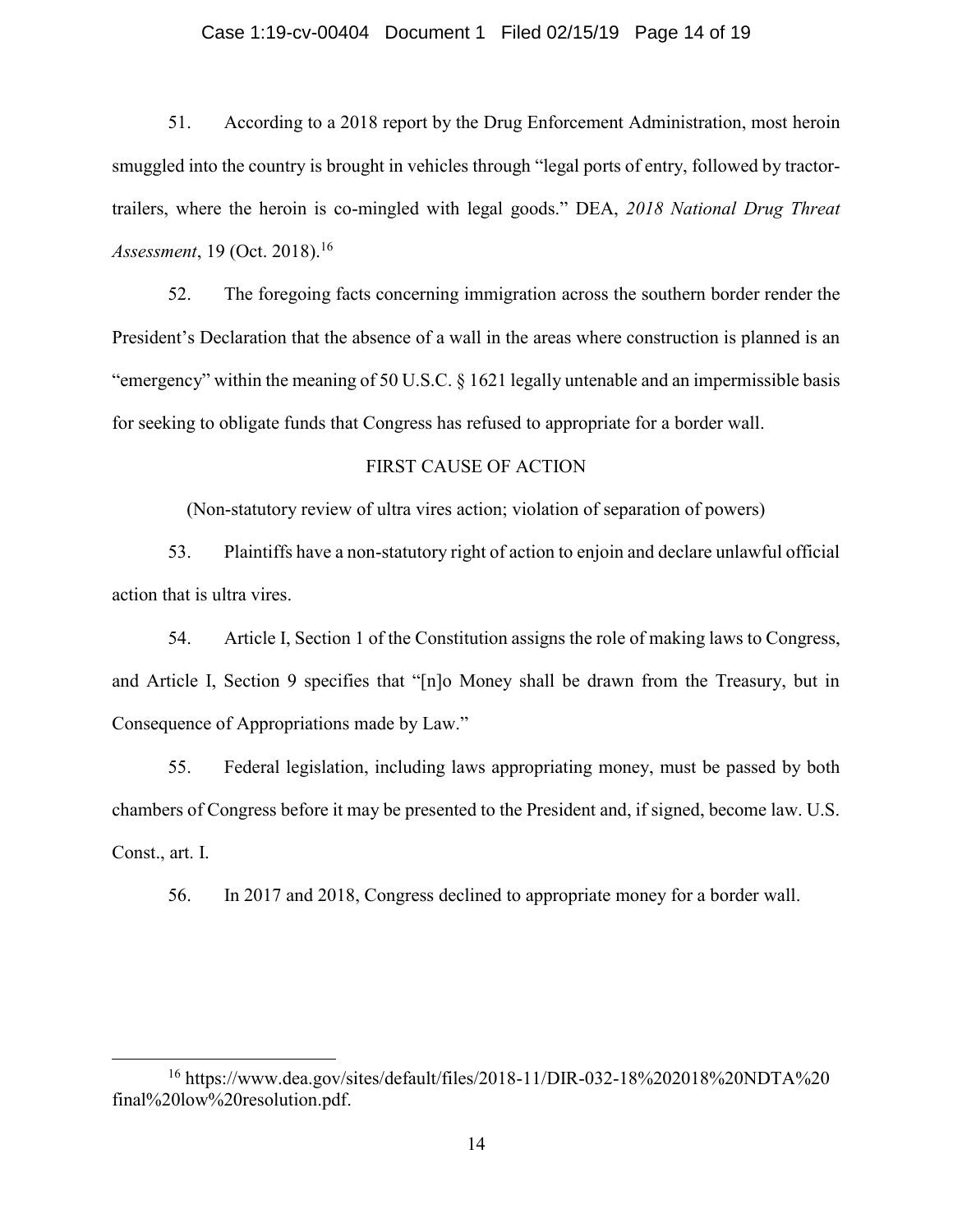#### Case 1:19-cv-00404 Document 1 Filed 02/15/19 Page 15 of 19

57. The Constitution vests executive power in the President. U.S. Const., art. II. The President of the United States has only those powers conferred on him by the Constitution and federal statutes.

58. The president has no inherent authority to declare emergencies to override appropriations laws and other laws enacted by Congress; his emergency powers are defined and limited by statute.

59. Because no national emergency exists with respect to immigration across the southern border, the President's Declaration exceeds the limited authority delegated to the President to declare national emergencies and invoke specific statutory powers conferred by Congress to act in such an emergency.

60. Because the emergency declaration is unlawful, the President lacks statutory authority to direct the spending of funds for that purpose; the expenditure of monies from the United States Treasury for a border wall for which Congress has refused to appropriate funds violates Article I of the Constitution.

61. Because no national emergency exists with respect to immigration across the southern border, the President's invocation of emergency powers through the Declaration usurps legislative authority conferred by the Constitution on the Congress.

62. The Declaration and invocation of emergency powers pursuant to the Declaration violate the separation of powers.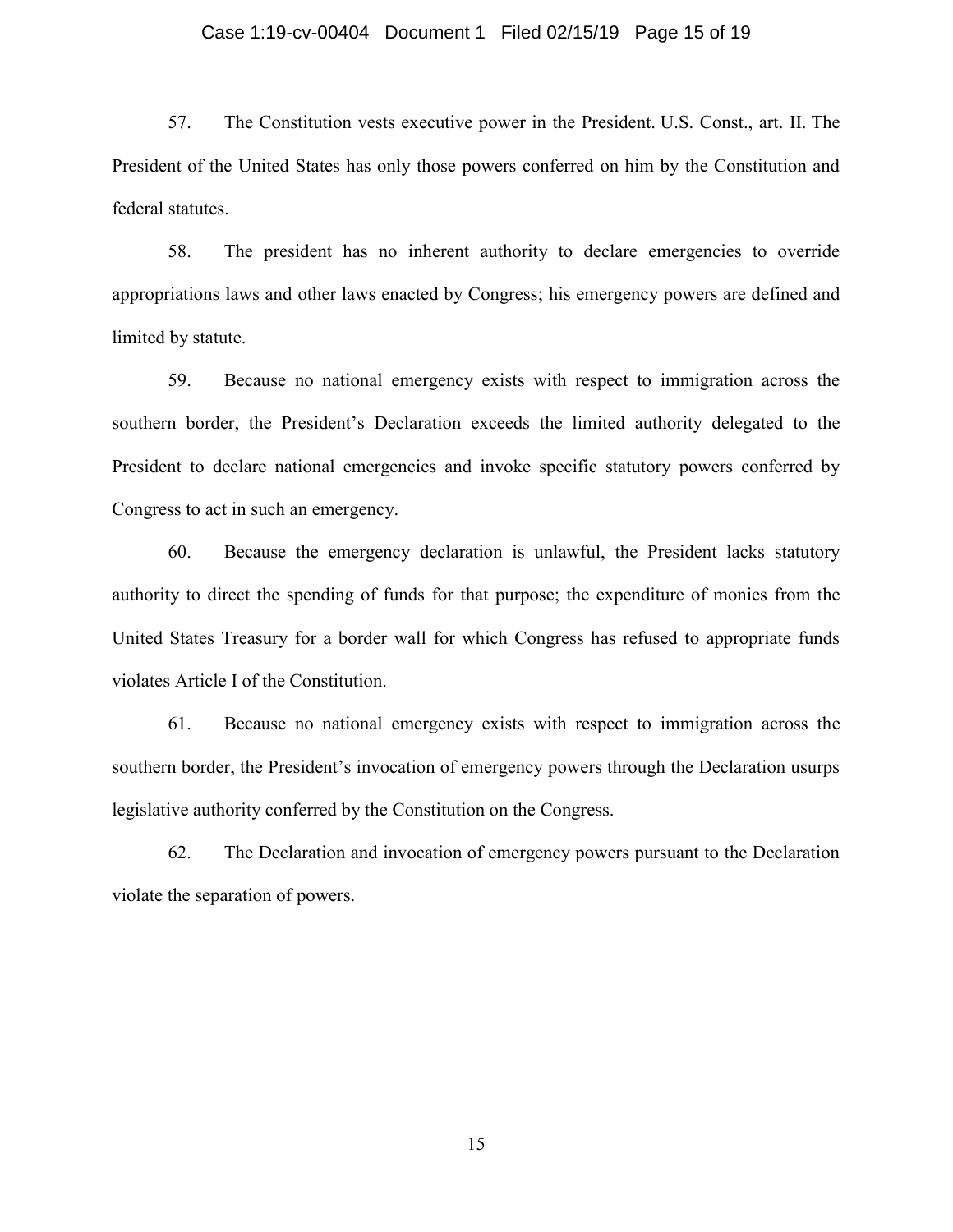#### Case 1:19-cv-00404 Document 1 Filed 02/15/19 Page 16 of 19

63. Plaintiffs and members of Frontera Audubon will suffer irreparable injury if the Declaration and invocation of authority under 10 U.S.C. § 2808 are not declared unlawful, and plaintiffs and members of Frontera Audubon have no adequate remedy at law.

# SECOND CAUSE OF ACTION

(Non-statutory review of ultra vires action; violation of separation of powers)

64. Plaintiffs have a non-statutory right of action to enjoin and declare unlawful official action that is ultra vires.

65. In the Declaration, the President declared that the "emergency" requires use of the Armed Forces and invoked the construction authority provided by 10 U.S.C. § 2808.

66. Because the requirements for invocation of 10 U.S.C. § 2808 are not satisfied, reliance on section 2808 to authorize use of funds appropriated for other purposes usurps legislative authority conferred by the Constitution on the Congress.

67. President's direction to use the authority set forth in 10 U.S.C. § 2808 for the purpose of constructing a border wall is ultra vires and violates the separation of powers.

68. Plaintiffs and members of Frontera Audubon will suffer irreparable injury if the invoke 10 U.S.C. § 2808 is not declared unlawful, and plaintiffs and members of Frontera Audubon have no adequate remedy at law.

#### THIRD CAUSE OF ACTION

(Non-statutory review of ultra vires action; violation of separation of powers)

69. Plaintiffs have a non-statutory right of action to enjoin and declare unlawful official action that is ultra vires.

70. Because transferring funds to construct a border wall is not authorized by 10 U.S.C. § 284, the President's direction to use Defense Department funds appropriated for other purposes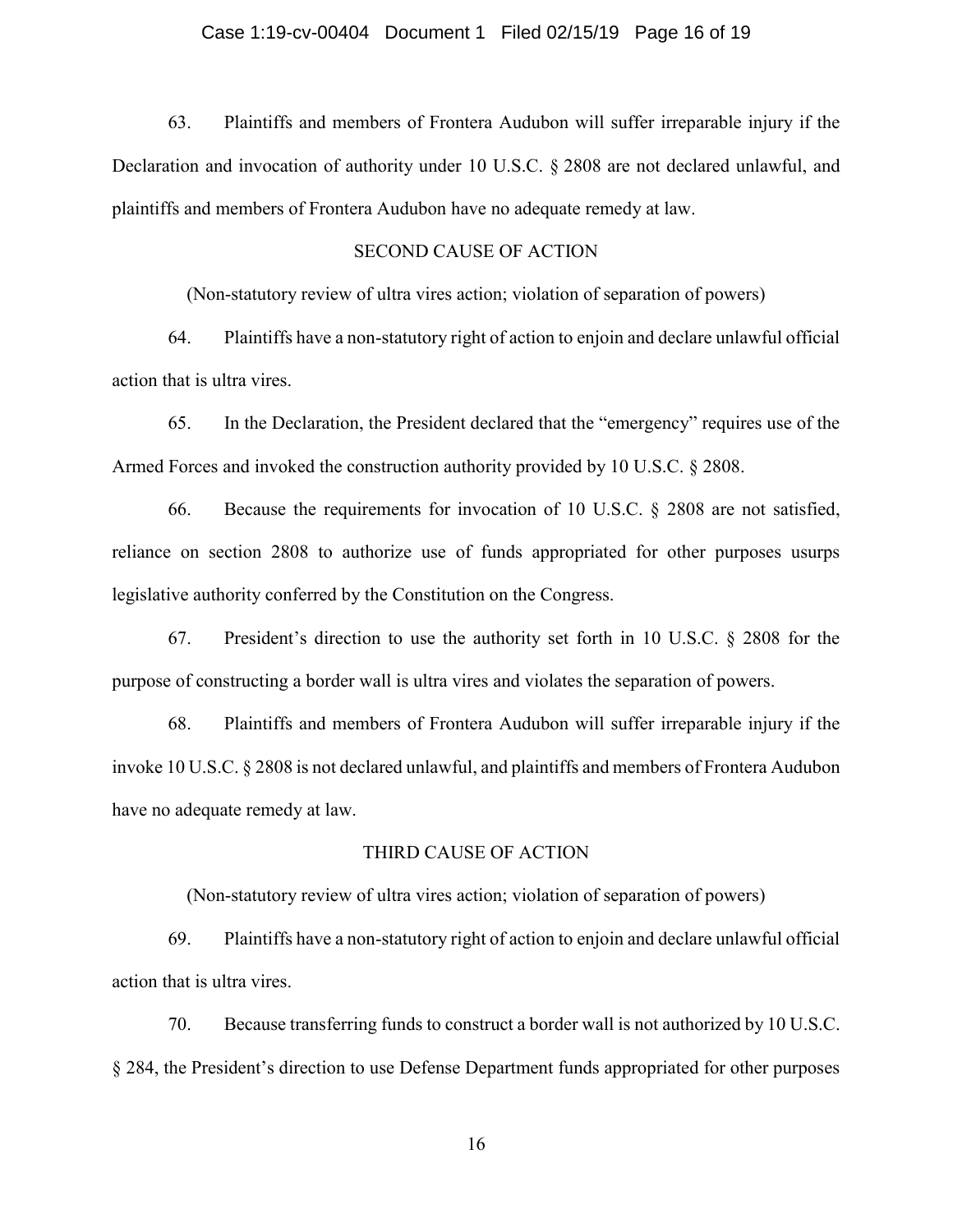#### Case 1:19-cv-00404 Document 1 Filed 02/15/19 Page 17 of 19

for the purpose of constructing a border wall directs action contrary to law and usurps legislative authority conferred by the Constitution on the Congress.

71. The President's direction to transfer funds pursuant to 10 U.S.C. § 284 for the purpose of constructing a border wall is ultra vires and violates the separation of powers.

72. Plaintiffs and members of Frontera Audubon will suffer irreparable injury if the direction to transfer funds pursuant to 10 U.S.C. § 284 is not declared unlawful, and plaintiffs and members of Frontera Audubon have no adequate remedy at law.

# FOURTH CAUSE OF ACTION

(Non-statutory review of ultra vires action by defendant Secretary of Defense)

73. Plaintiffs have a non-statutory right of action to enjoin and declare unlawful official action that is ultra vires.

74. The Secretary of Defense may act only pursuant to authority lawfully delegated by Congress or the President.

75. When declaring a national emergency, the President declared that the "emergency" requires use of the Armed Forces and invoked the construction authority provided by 10 U.S.C. § 2808.

76. Because the requirements for invocation of 10 U.S.C. § 2808 are not satisfied, reliance on section 2808 to authorize use of funds appropriated for other purposes usurps legislative authority conferred by the Constitution on the Congress.

77. Use of military construction funds pursuant to 10 U.S.C. § 2808 to construct a border wall violates the separation of powers.

78. Plaintiffs and members of Frontera Audubon will suffer irreparable injury if the Secretary of Defense takes action to build a wall in reliance on the Declaration or in implementing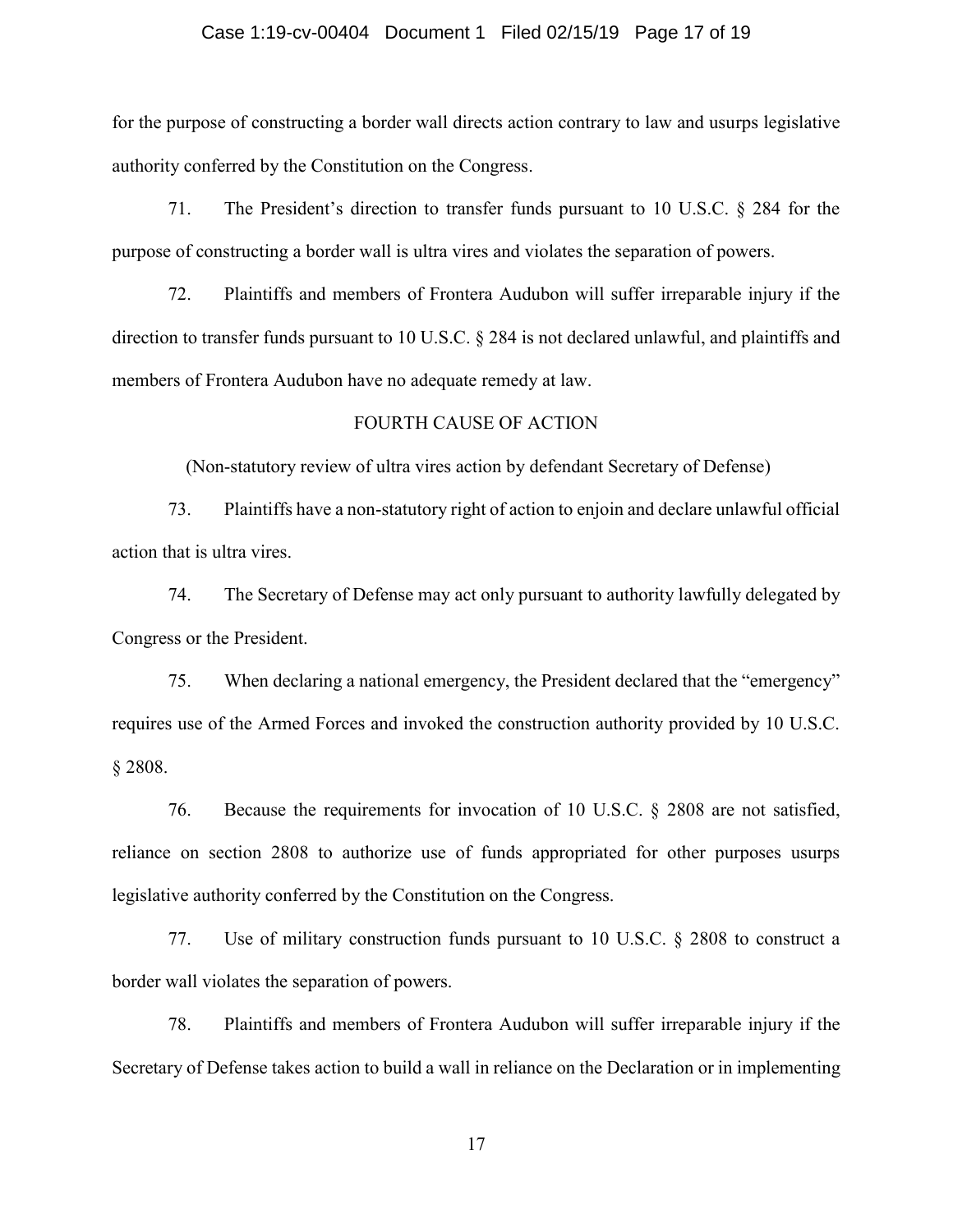the President's direction to use military construction funds pursuant to 10 U.S.C. § 2808, and plaintiffs and members of Frontera Audubon have no adequate remedy at law.

# FIFTH CAUSE OF ACTION

(Non-statutory review of ultra vires action by defendant Secretary of Defense)

79. Plaintiffs have a non-statutory right of action to enjoin and declare unlawful official action that is ultra vires.

80. The Secretary of Defense may act only pursuant to authority lawfully delegated by Congress or the President.

81. Because transferring funds to construct a border wall is not authorized by 10 U.S.C. § 284, implementation of the President's direction to do so would exceed the authority of the Secretary of Defense under that statute, and would be ultra vires, arbitrary, capricious, and contrary to law.

82. Plaintiffs and members of Frontera Audubon will suffer irreparable injury if the Secretary of Defense takes action to build a wall in reliance on the Declaration or in implementing the President's direction to transfer funds pursuant to 10 U.S.C. § 284, and plaintiffs and members of Frontera Audubon have no adequate remedy at law.

#### PRAYER FOR RELIEF

WHEREFORE, Plaintiffs pray that this Court:

(A) Declare the Declaration, and the President's direction that the Defense Department reallocate funds to support construction of a border wall under 10 U.S.C. §§ 284 and 2808, to be in excess of presidential authority under Article II of the Constitution, an infringement on legislative authority, and invalid; and